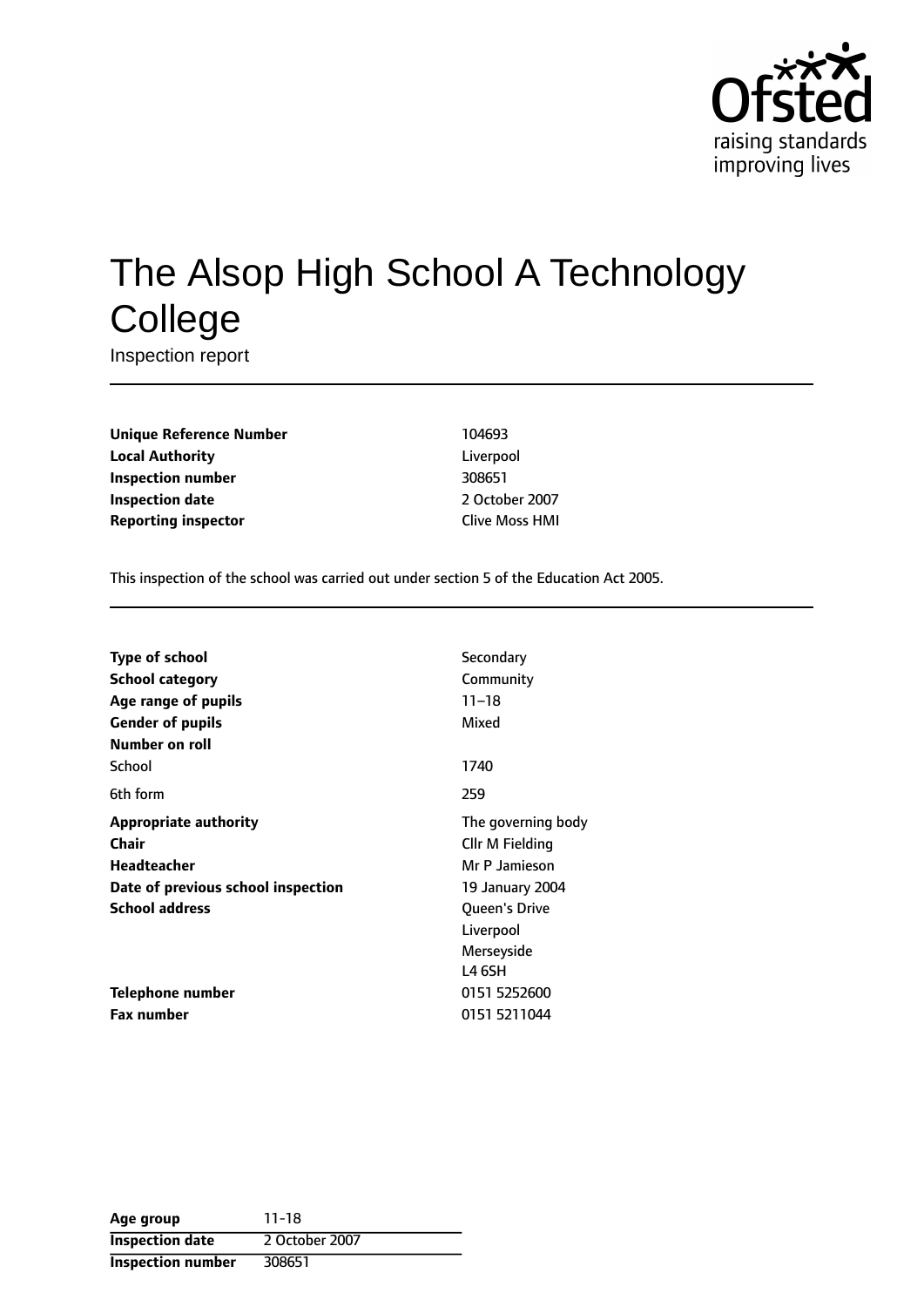.

© Crown copyright 2007

#### Website: www.ofsted.gov.uk

This document may be reproduced in whole or in part for non-commercial educational purposes, provided that the information quoted is reproduced without adaptation and the source and date of publication are stated.

Further copies of this report are obtainable from the school. Under the Education Act 2005, the school must provide a copy of this report free of charge to certain categories of people. A charge not exceeding the full cost of reproduction may be made for any other copies supplied.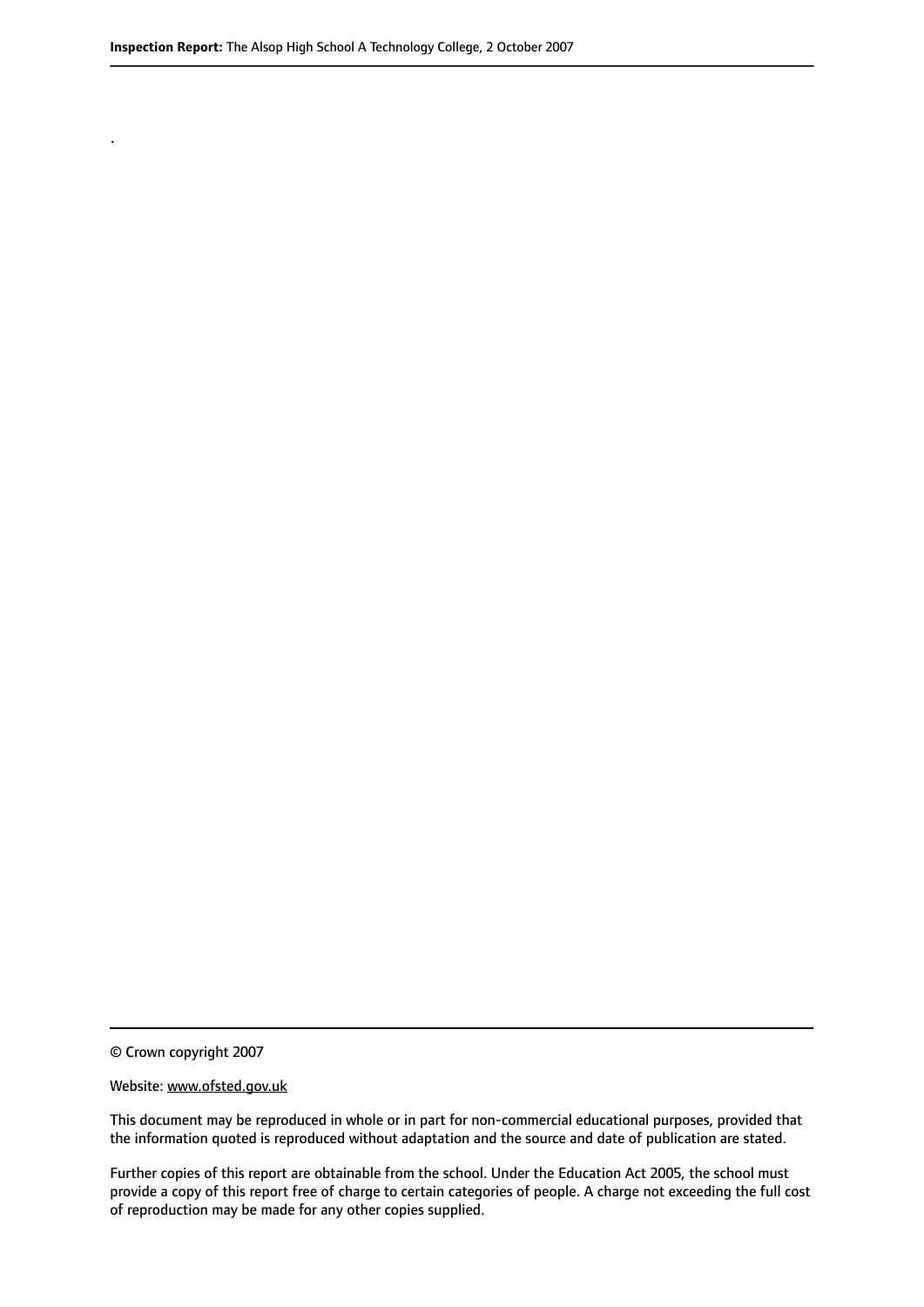## **Introduction**

The inspection was carried out over one day by one of Her Majesty's Inspectors and an Additional Inspector. It focused on the personal development of the students in the school, the quality of the curriculum in the school and sixth form, and achievement in the sixth form. This was done by gathering evidence from observing lessons, scrutinising school documentation and questionnaires completed by parents, and by talking with students, teachers, school managers and the headteacher. Other aspects of the school's work were not investigated in detail, but the inspector found no evidence to suggest that the school's own assessments, as given in its self-evaluation, were not justified.

## **Description of the school**

The Alsop High School is a very large secondary school with 1,740 students, including 259 in the sixth form. It is located in an inner-city area with many social disadvantages. The proportion of students eligible for free school meals is three times the national average. The proportion of students with learning difficulties and/or disabilities is more than twice the national average. Standards of attainment on entry to the school are well below average. Almost all students are from White British backgrounds. There are significantly more boys at the school than girls. The school is designated a Technology College and Vocational Specialist School. The sixth form is part of the Liverpool North Central 14-19 Collaborative. The school has achieved a number of awards including the Investors in People standard, the Quality Award for Careers Education and Guidance, and the Healthy Schools Award.

## **Key for inspection grades**

| Outstanding  |
|--------------|
| Good         |
| Satisfactory |
| Inadequate   |
|              |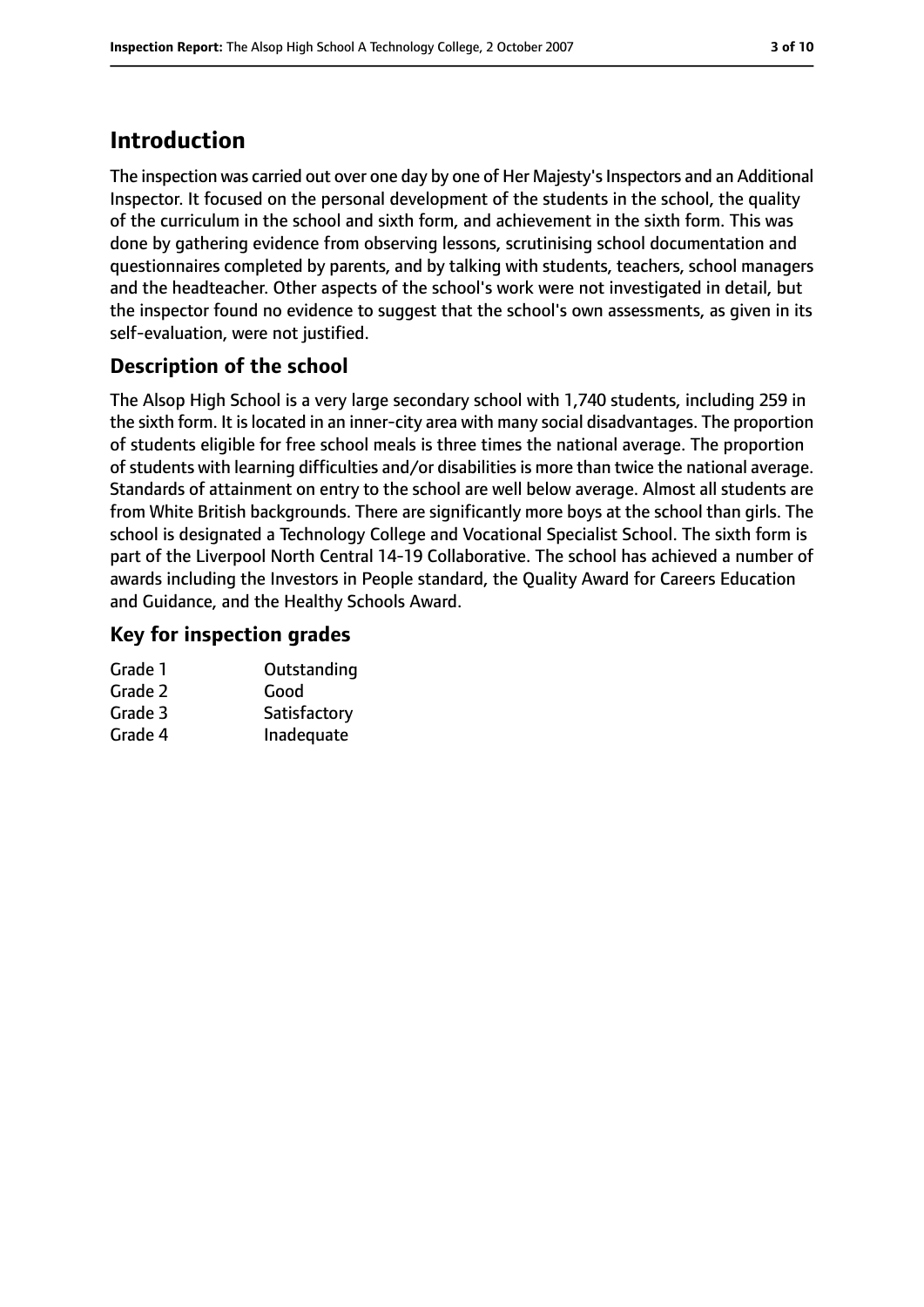## **Overall effectiveness of the school**

#### **Grade: 1**

The Alsop High School is an outstanding school. Students make exceptional progress. The school is in the top 3% nationally and has been high achieving since 2004. Students' behaviour during the inspection was impeccable. The school provides a safe and orderly environment to which the students respond very well. They develop good relationships with each other and with adults. They show respect for their environment and have a high regard for their school. Students enjoy their education and are right to say that the guidance and support they receive help them to make outstanding progress. They appreciate the opportunities they get to express their views, and speak with confidence about how these have influenced changes. A very high proportion of parents expressed extremely positive views about the school and the benefits it brings for their children. Typical comments include: 'It is a very good school. I am proud that my child is part of it' and 'The school has become better than ever before'. The school is led and managed to a very high standard. As a result, staff work consistently to ensure that the curriculum and support for students are matched closely to individuals' needs. There is an unequivocal focus on improving the life chances of students by increasing standards of attainment. This has resulted in a strong trend of improvement. The school meets its targets as a specialist college well, having been successfully re-assessed twice and awarded an additional specialism in vocational subjects.

By the end of Key Stage 3 standards are below the national average and broadly average by the end of Key Stage 4. Currently just over half of students achieve five or more higher-grade GCSEs or equivalent, although the proportion including English and mathematics is much lower at 30%. These results are well above what national data suggests might be expected given the students' attainment levels when they started school. The proportion achieving higher-grade GCSEs hasincreased since the last inspection and more than doubled since 2001. It hasimproved at a rate much faster than the national average. The proportion including English and mathematics has also increased since the last inspection. Most groups of students achieve better than might be expected given their starting points and none achieve less than might be expected.

The personal development and well-being of the students is outstanding. Their behaviour in lessons and around the school is excellent. They readily adopt safe practices in lessons and act sensibly when moving around the often cramped confines of the school buildings. They are polite and considerate towards each other, the staff and visitors to the school. The atmosphere around the school is calm, orderly and purposeful. Students are happy and feel safe. They say there is very little bullying and that any problems are dealt with swiftly and effectively by the school. The school's approach to tackling racist incidents is equally thorough and students know that the few instances reported are dealt with rapidly. Students respond very well to the wide variety of carefully planned activities both in the school and the sixth form which promotes their spiritual, moral, social and cultural awareness. Many take part in the broad range of extra-curricular and sporting activities. Relationships between students and with the staff are strong. The school has extensive rewards systems and makes good use of attractive and well-maintained displays throughout the buildings to celebrate students' achievements and promote their personal development. Attendance at the school has improved since the last inspection as a result of the introduction of comprehensive and rigorously applied procedures for monitoring attendance and following up absences. In particular, there has been a significant reduction in the percentage of persistent absences. At the time of the inspection, the level of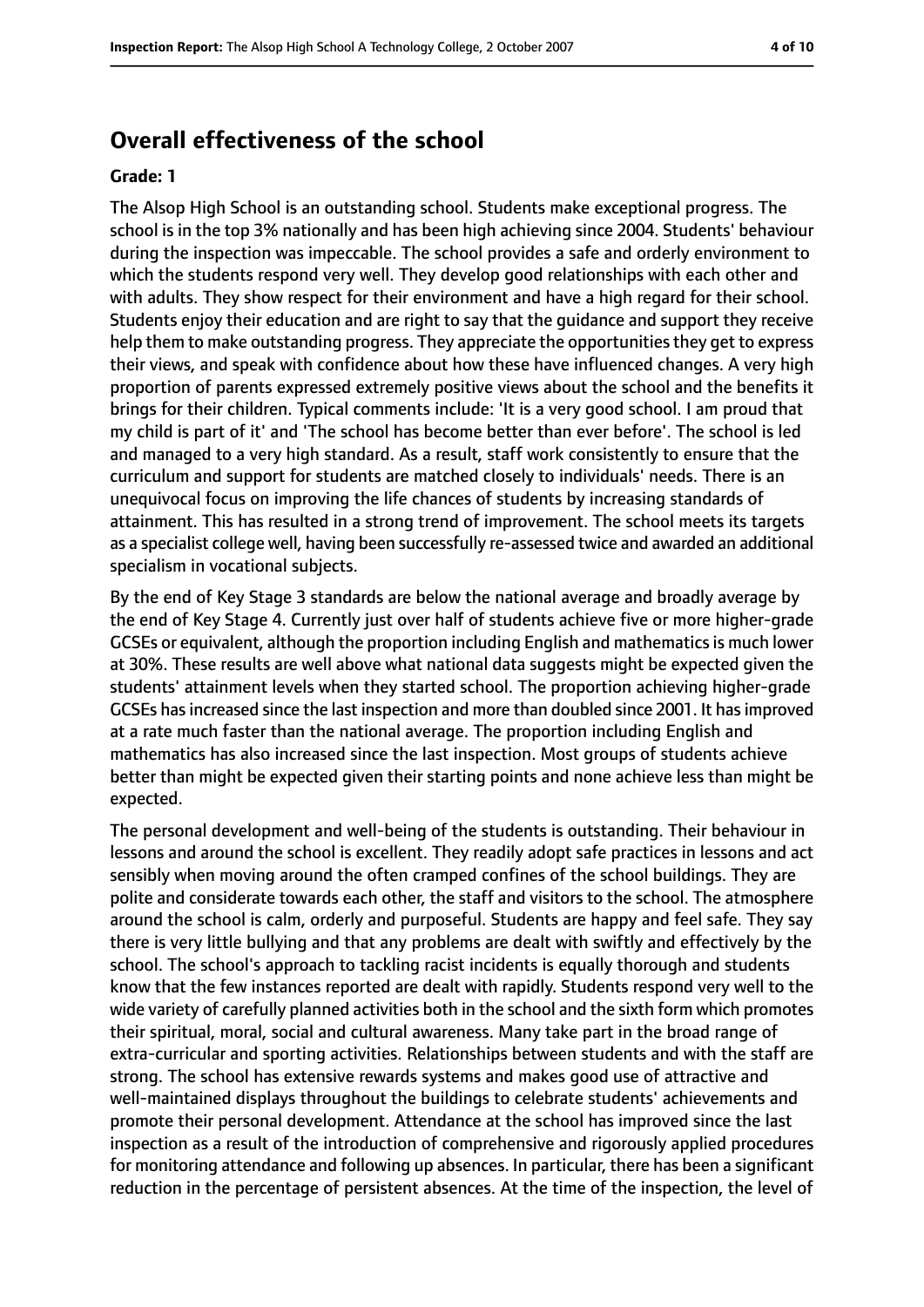students' attendance was broadly in line with the national average. The school's success in raising standards means that students are increasingly well-prepared for their future lives and careers.

The quality of teaching and learning is good and sometimes outstanding both within the school and the sixth form. Students respond very well to their teachers and, as a result, virtually no time is wasted in lessons dealing with poor behaviour. This contributes significantly to the progressstudents make. Most work is planned well and provides an appropriate level of challenge for the students. Most lessons are conducted briskly and teachers use a variety of activities well to reinforce students' learning and maintain their interest. Teaching assistants are briefed well and make a positive contribution to the progress of students who receive their support. There is a strong focus across the curriculum on developing basic skills. Most students clearly enjoy their lessons. One summed up the views of many, saying 'Teachers push you to do your best.'

The school provides an outstanding curriculum which contributes significantly to students' motivation and enjoyment, and has been important in raising the standards they reach. The school offers a wide range of subjects at Key Stage 4 and in the sixth form. Students say that the range of choices they get is one of the things they value most about the school. They are guided well in making their choices, which ensures that their individual curriculum is relevant to their needs, interests and aspirations, whilst being balanced. Individual programmes of support are provided for students identified with additional learning needs. As a result, students with learning difficulties and/or disabilities make excellent progress, for example in increasing their reading ages. The school has used its specialisms in technology and vocational studies to ensure there is a strong practical and work-related dimension to the curriculum. It has been innovative in linking these developments with its work with the wider community; for example, by running a hairdressing salon in premises for the local community. The curriculum is enhanced by excellent partnerships with businesses and other agencies. Events such as a fashion show have raised students' aspirations and improved their confidence.

Students are very well cared for, guided and supported in both the school and the sixth form. This has a significant effect on students' motivation and enjoyment of school. The school makes excellent use of detailed data on attainment to ensure allstudents have realistic and challenging targets, and to monitor their progress towards these targets closely. As a result, it has a very clear view of how well individual students are progressing, including those who are looked after, those with learning difficulties and/or disabilities and gifted and talented students. Most parents are engaged very successfully in supporting their children and gain a clear understanding of their progress. Arrangements for students to transfer into the school and into the sixth form, both from within and outside Alsop High, work very effectively and ensure new arrivals settle in very quickly. The work of the mentors makes a very important contribution to the development of students' social skills and the individual attention they give is highly valued by the students. Students receive very good support to help them choose from the very wide range of courses available to them both at Key Stage 4 and post-16 and this has contributed significantly to increasing the number staying in the sixth form and completing their courses. Procedures for safeguarding students are clear and communicated effectively to staff and checks on the suitability of staff to work with students are kept up to date. Detailed records are kept of health and safety checks.

The headteacher and senior staff provide outstanding leadership to the school. They have established a culture of openness, accountability and constant improvement that has resulted in significantly higher standards of attainment, improved attendance and increased participation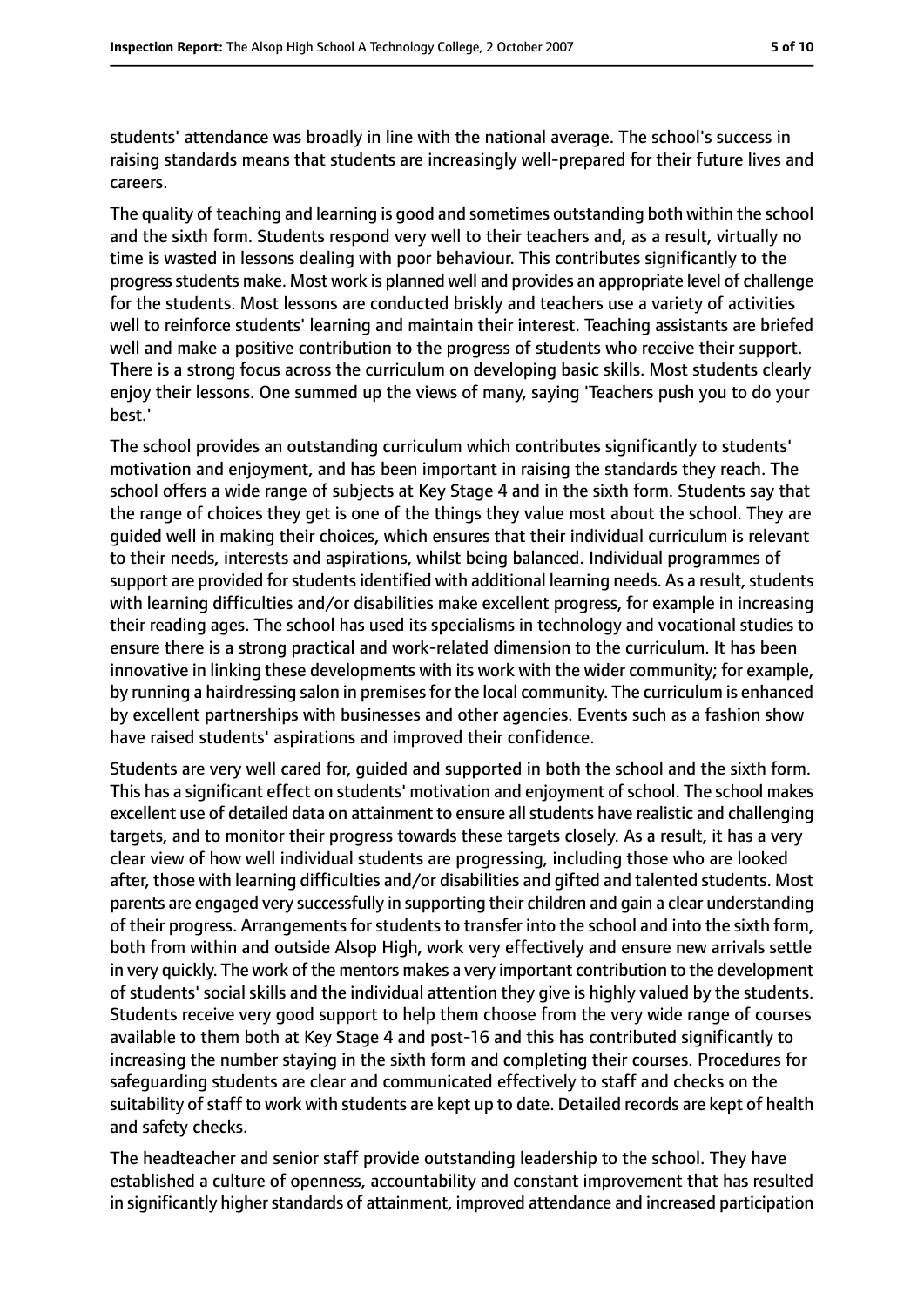in post-16 education and training. They have ensured that heads of faculty and other managers at the school are playing a full part in bringing about these improvements. The performance management of faculties is very thorough and makes excellent use of data on students' achievement. As a result, the school offers an environment in which both staff and students can give of their best. The school runs very smoothly on a daily basis as a result of clear and well-communicated procedures and routines. These have, for example, helped to increase attendance. The school has excellent relationships with other schools, most notably through the collaborative sixth form. These have been used extremely effectively to ensure students have an extensive choice of subjects and courses, which has had a significant impact on both their motivation to learn and the progress they make. Governors are closely involved in the work of the school and financial management is very good. The school is diligent in evaluating all areas of its work and uses information gathered through its monitoring, along with parental and students' views, intelligently to plan improvements. The school has demonstrated good capacity to improve.

## **Effectiveness of the sixth form**

#### **Grade: 1**

Standards in the sixth form have improved significantly since the last inspection. Attainment on entry to the sixth form is below average. Students on BTEC programmes make excellent progress and reach standards which are above average. Students on A-level courses make good progress and reach standards that are broadly average. Excellent partnerships with other sixth forms in the North Central Liverpool 14-19 Collaborative have enabled the school to make a much wider range of courses available to students and have provided opportunities for study elsewhere. Changes to the curriculum have been planned carefully to ensure students are able to build on their studies at Key Stage 4. As a result, the number of students staying into the sixth form has increased significantly.

### **What the school should do to improve further**

■ No areas for improvement were identified of which the school was not already aware and taking appropriate action.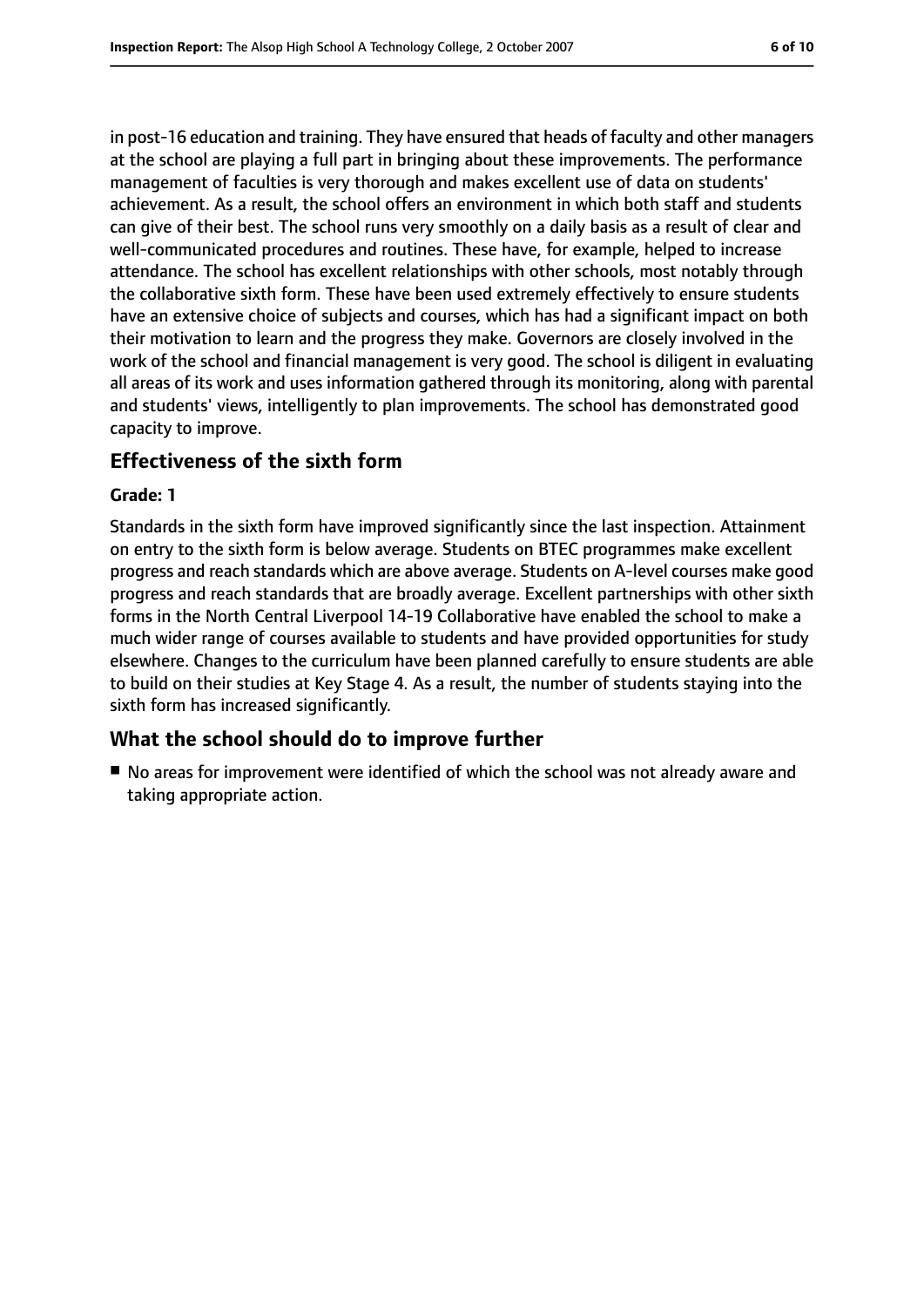**Any complaints about the inspection or the report should be made following the procedures set out in the guidance 'Complaints about school inspection', which is available from Ofsted's website: www.ofsted.gov.uk.**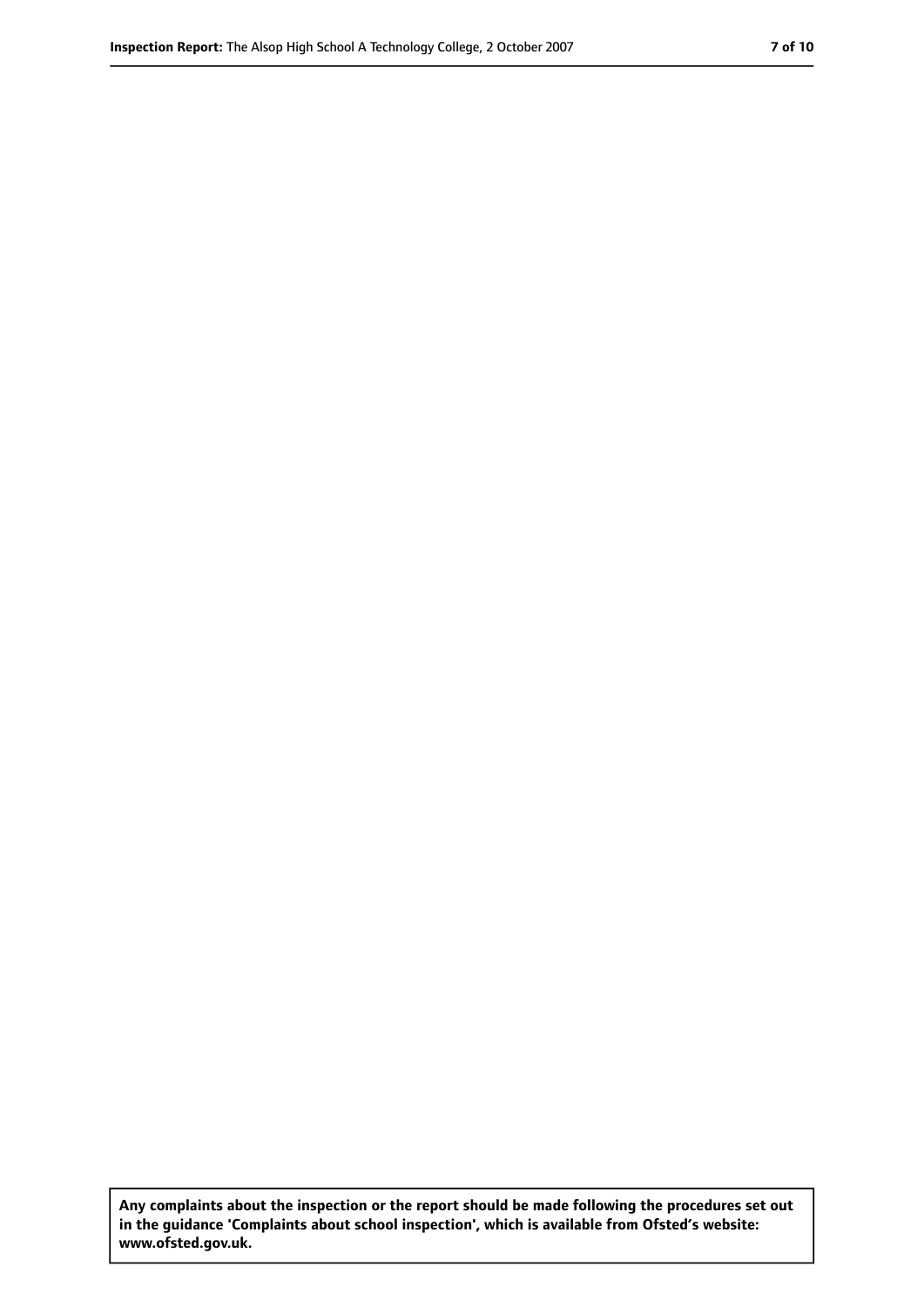#### **Annex A**

# **Inspection judgements**

| Key to judgements: grade 1 is outstanding, grade 2 good, grade 3 | <b>School</b>  | $16-19$ |
|------------------------------------------------------------------|----------------|---------|
| satisfactory, and grade 4 inadequate                             | <b>Overall</b> |         |

## **Overall effectiveness**

| How effective, efficient and inclusive is the provision of<br>education, integrated care and any extended services in meeting<br>the needs of learners? |     |     |
|---------------------------------------------------------------------------------------------------------------------------------------------------------|-----|-----|
| Effective steps have been taken to promote improvement since<br>the last inspection                                                                     | Yes | Yes |
| How well does the school work in partnership with others to<br>promote learners' well-being?                                                            |     |     |
| The capacity to make any necessary improvements                                                                                                         |     |     |

## **Achievement and standards**

| How well do learners achieve?                                                                               |  |
|-------------------------------------------------------------------------------------------------------------|--|
| The standards <sup>1</sup> reached by learners                                                              |  |
| How well learners make progress, taking account of any significant<br>variations between groups of learners |  |
| How well learners with learning difficulties and disabilities make<br>progress                              |  |

## **Personal development and well-being**

| How good is the overall personal development and<br>well-being of the learners?                                  | $IE^2$ |
|------------------------------------------------------------------------------------------------------------------|--------|
| The extent of learners' spiritual, moral, social and cultural                                                    |        |
| development                                                                                                      |        |
| The extent to which learners adopt healthy lifestyles                                                            |        |
| The extent to which learners adopt safe practices                                                                |        |
| How well learners enjoy their education                                                                          |        |
| The attendance of learners                                                                                       |        |
| The behaviour of learners                                                                                        |        |
| The extent to which learners make a positive contribution to                                                     |        |
| the community                                                                                                    |        |
| How well learners develop workplace and other skills that will<br>contribute to their future economic well-being |        |

## **The quality of provision**

| How effective are teaching and learning in meeting the<br>  full range of the learners' needs?          |  |
|---------------------------------------------------------------------------------------------------------|--|
| How well do the curriculum and other activities meet the<br>  range of needs and interests of learners? |  |
| How well are learners cared for, guided and supported?                                                  |  |

 $^1$  Grade 1 - Exceptionally and consistently high; Grade 2 - Generally above average with none significantly below average; Grade 3 - Broadly average to below average; Grade 4 - Exceptionally low.

 $2$  IE - denotes that insufficient evidence was available to inspectors for a judgement to be made.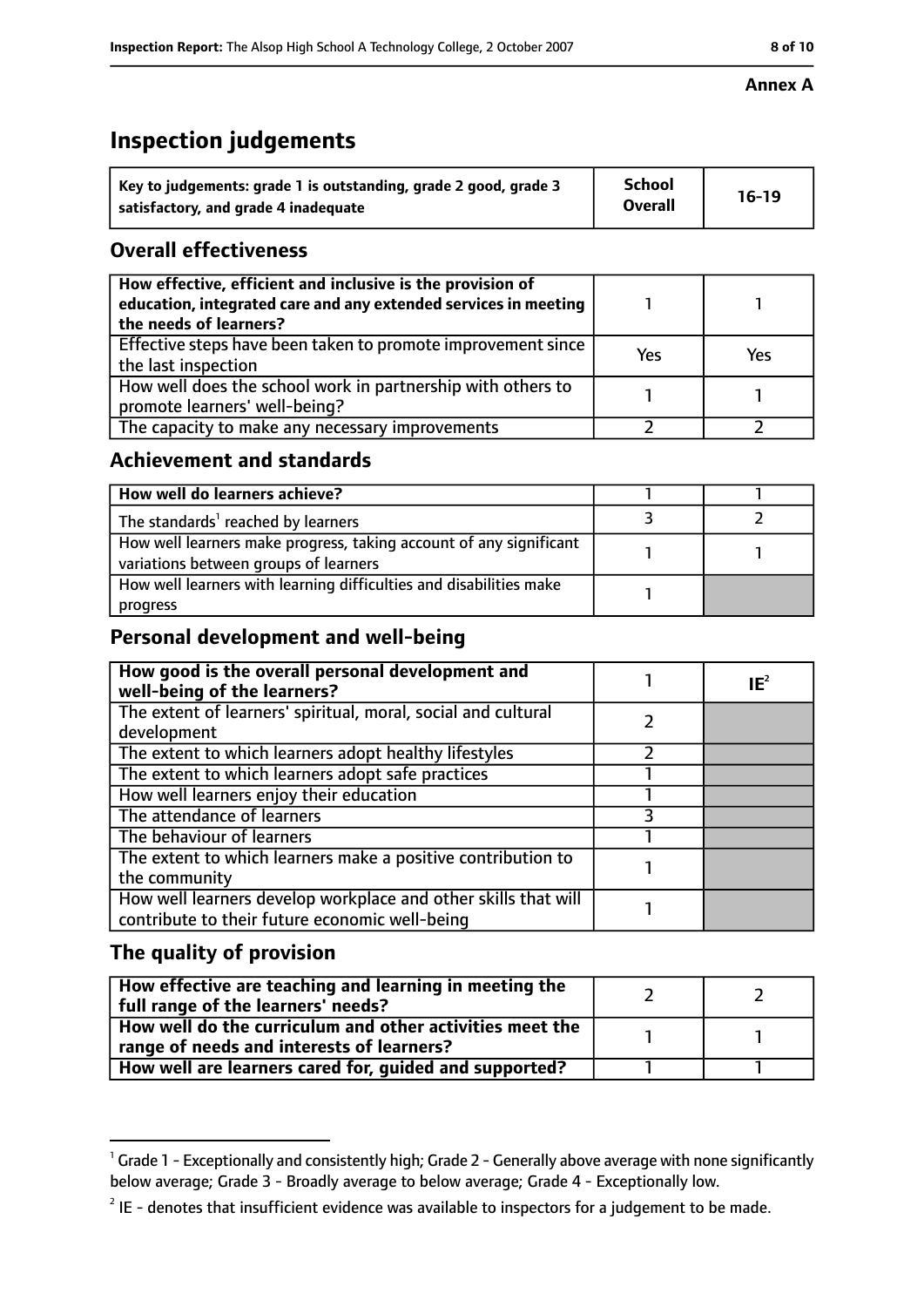#### **Annex A**

# **Leadership and management**

| How effective are leadership and management in raising<br>achievement and supporting all learners?                                                 |           |               |
|----------------------------------------------------------------------------------------------------------------------------------------------------|-----------|---------------|
| How effectively leaders and managers at all levels set clear<br>direction leading to improvement and promote high quality of<br>care and education |           |               |
| How effectively leaders and managers use challenging targets<br>to raise standards                                                                 |           |               |
| The effectiveness of the school's self-evaluation                                                                                                  | າ         | $\mathcal{P}$ |
| How well equality of opportunity is promoted and discrimination<br>tackled so that all learners achieve as well as they can                        |           |               |
| How effectively and efficiently resources, including staff, are<br>deployed to achieve value for money                                             |           |               |
| The extent to which governors and other supervisory boards<br>discharge their responsibilities                                                     | 2         |               |
| Do procedures for safequarding learners meet current<br>qovernment requirements?                                                                   | Yes       | Yes           |
| Does this school require special measures?                                                                                                         | <b>No</b> |               |
| Does this school require a notice to improve?                                                                                                      | No        |               |